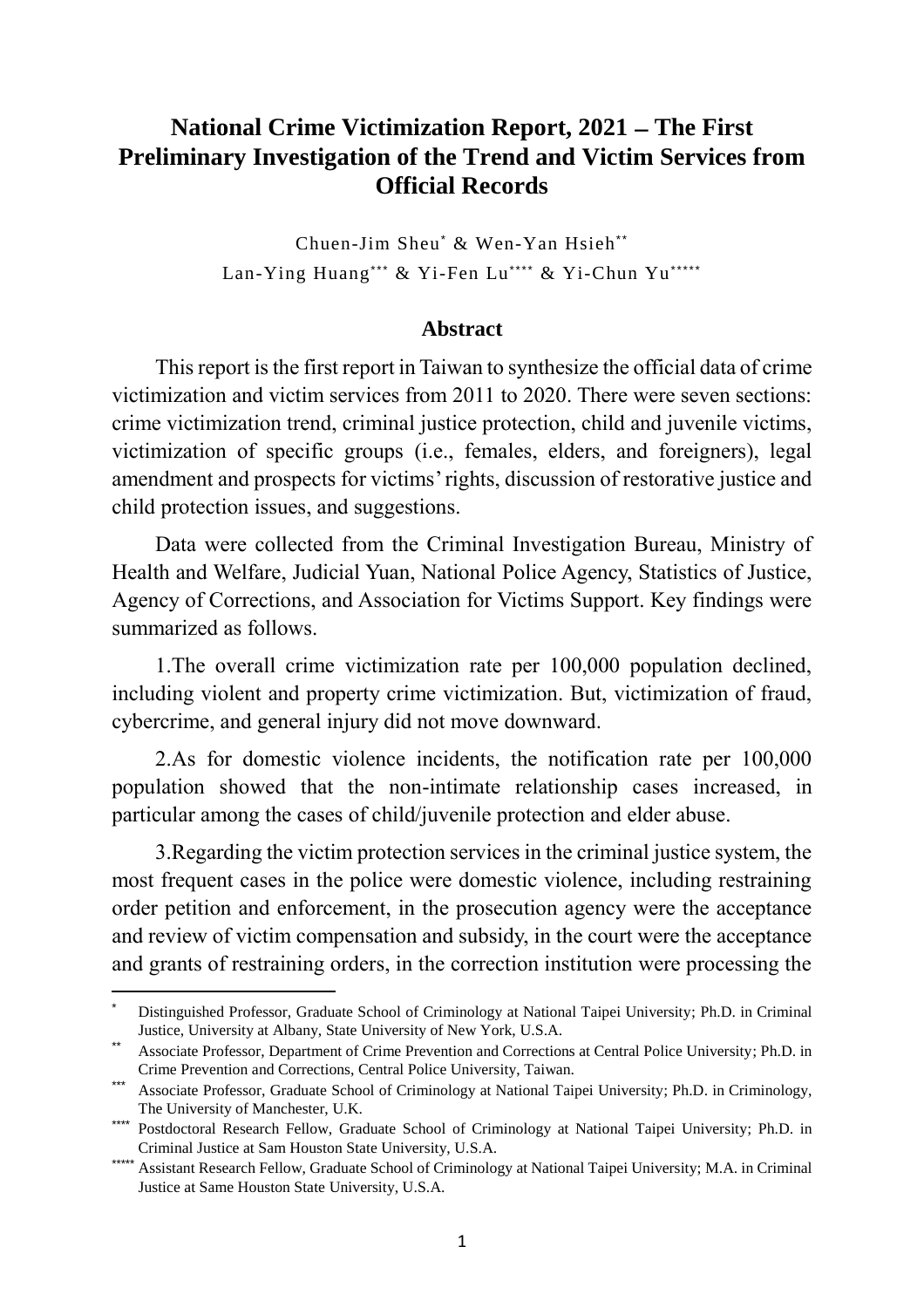victims' written opinion statement in the parole review, approximately 137-212 cases per year.

4.In terms of the victimization of minority groups, the number of foreigner victims as well as child/juvenile victims did not significantly increase. Despites the recent great change to recognize varieties of child/juvenile abuse, physical abuse remained the most to both boys and girls. Moreover, among the victims of sexual exploitation of children and juveniles during 2017-2020, those filmed or made objects for sexual intercourse or obscene behavior were the most and of which, the most were learned from the police duty reports.

5.The crime victimization rate per 100,000 population among females has approximately dropped by 1/4 during 2011-2020. It is noted that in 2020, the number of female victims of sexual violence and the number of notified victims of sexual assault contrasted the declining trend over the years, and as opposed to 2019, each number of victims increased by 24.2% and 12.89%, respectively.

6.According to the statistics of the Association for Victims Support, the number of people on file was between 7,000 and 9,000 each year (1/6 were new cases), the average number of service days were 3 years and 7 months, and the most service recipients were females.

On grounds of the experiences of this data collection and analysis, several suggestions were provided. The prominent and compelling feature is to refine statistics. For example, it is essential to distinguish the statistics of crime victimization "incidents" from "cases", to re-attribute the age group in response to the aging society, to disclose the statistical practice and information on human trafficking, sexual harassment, and similar special law cases, to effectively grasp the status of fraud, cybercrime, and emerging crime victimization, as well as to prepare feasible and futuristic statistical practice for the revision of Crime Victim Protection Law and legislation of Anti-Harassment and Stalking Law. Lastly, it is suggested that victim survey is indispensable, and more resources and efforts should be devoted to restorative justice and child/juvenile protection practices in order to advance the nation-wide crime victim protection policies.

## **Keywords:** Crime Victimization, Police Records, Criminal Cases, Protection Cases, Victim Services.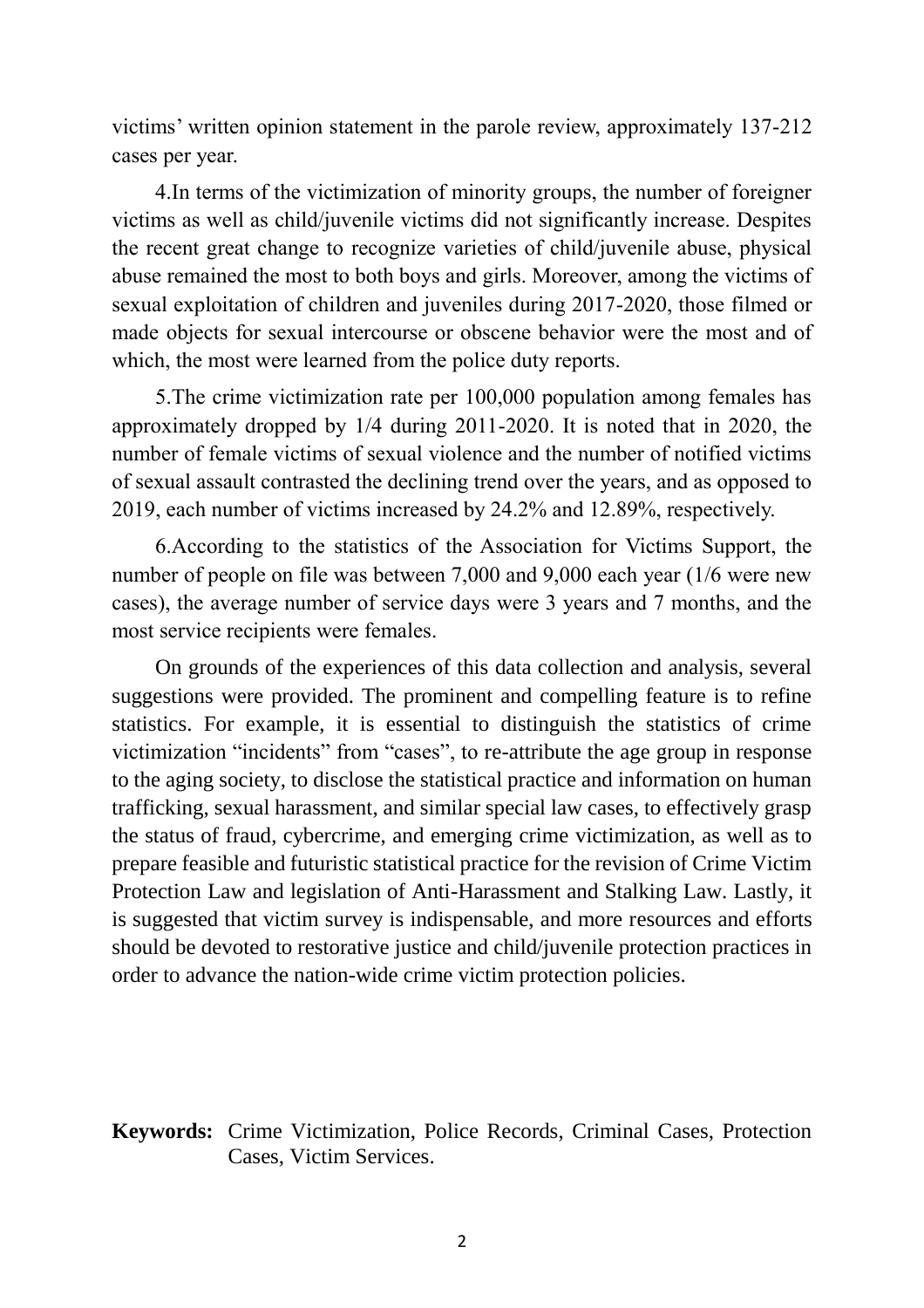## **A. Crime Victimization in 2021 and the Trend over 10 Years**

Data collected from the Criminal Investigation Bureau (CIB) show that the number of general crime victims decreased from 263,258 in 2011 to 190,198 in 2020. The victimization rate decreased from 1,135 per 100,000 population in 2011 to 807 per 100,000 population in 2020, of which the index property crime victimization rate dramatically dropped almost 50%, from 677 per 100,000 population in 2011 to 344 per 100,000 population in 2020.

The index violent crime victimization rate decreased rapidly from 20.22 per 100,000 population in 2011 to 3.65 per 100,000 population in 2020, but the general injury victimization rate remained constant.

Regarding the new and emerging forms of crime victimization, fraud victimization rate slightly increased from the lowest of 104.66 per 100,000 population in 2013 to 156.69 per 100,000 population in 2020. The number of fraud victims and victimization rate both have grown, but the average monetary loss somewhat reduced from 163,828 NT dollars in 2011 to 115,151 NT dollars in 2020 . The cybercrime victimization rate fluctuated where the lowest of 49.22 occurred in 2013 and the highest of 89 in 2011. The rate in recent years was between 50 to 60.

In analysis of victims' characteristics, it is found that male victims were generally more than females, but the percentage of elder female victims fairly increased from 2011 to 2020. In terms of the index violent crime victimization, female victims were more than males from 2011 to 2018, but the contrast was present from 2019. Despites of the data shown that victimization were disproportionally occurred among the young and middle-aged population who often had an active daily life, the growing rate of elder victimization has been a concern.

With respect to knowing the situation of domestic violence, the notification data from the Ministry of Health and Welfare were added for analysis. The result indicated that although the most number of notified cases were intimate partner violence among the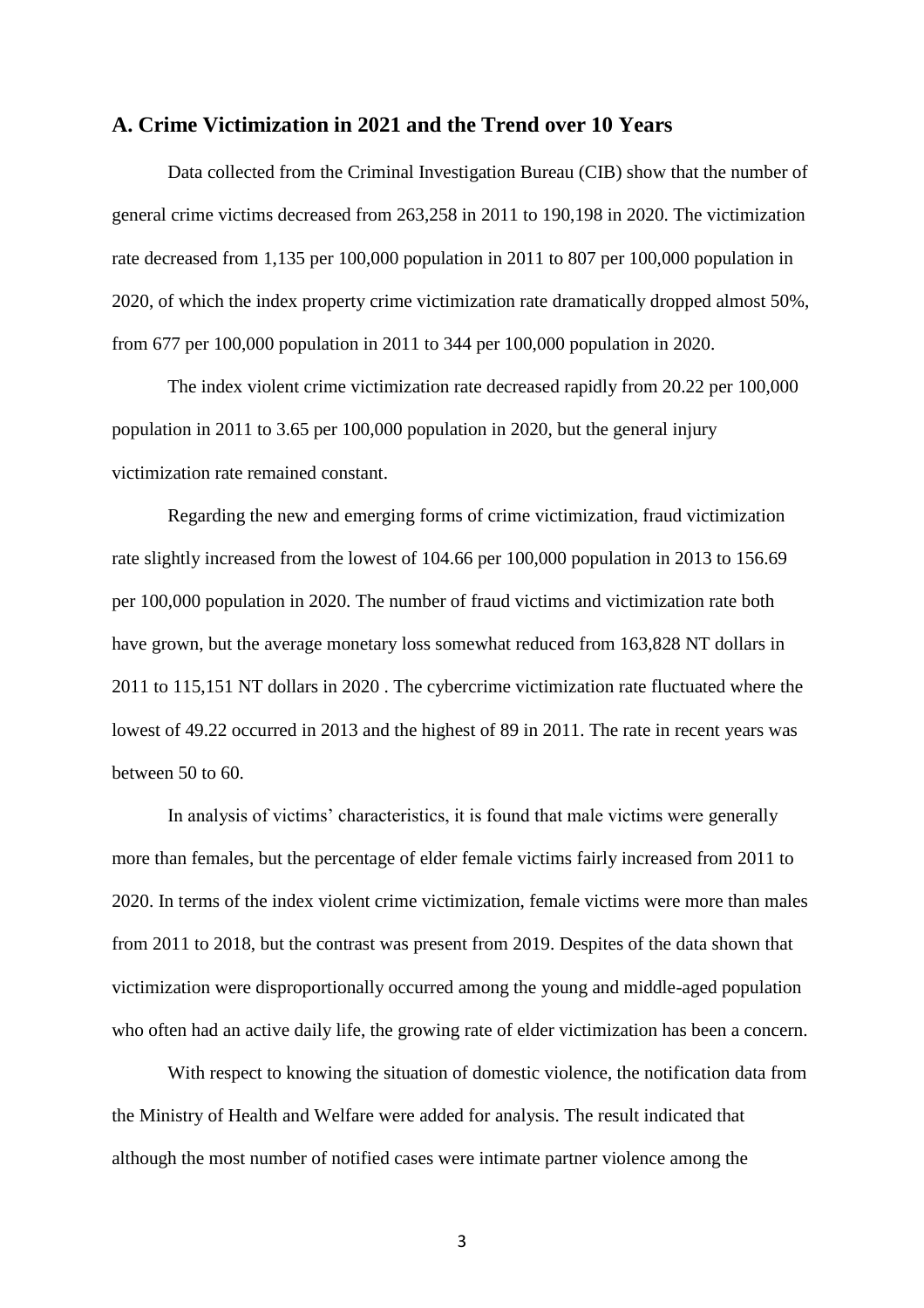domestic violence, the incidents related to children and juvenile protection were rather the highest risky groups in need of most attention according to the victimization rate. Moreover, the case number of non-intimate partner violence also increased, in particular the cases of elder abuse (aged more than 65). This is shown that the problem of elder abuse needs more attention. The overall rise up of domestic violence notification cases was primarily attributed to the increase of non-intimate partner violence notification cases.

Compared to the crime victimization in U.S.A., England and Wales, and Japan during the recent 10 years, it is found that alike Japan where reported cases of crime reduced more than half, police recorded crime victimization in Taiwan reduced. About half of police recorded crime in England and Wales were violent cases, but violent cases in Taiwan police record were less than 10%. Fraud cases in Japan and England and Wales increased, but the fraud case number in Taiwan did not present significant increase. Lastly, unlike the statistics of domestic violence recording methods in England and Wales, Taiwanese domestic violence notification data were unable to precisely distinguish "cases" from "incidents", suggesting that more accurate measures of domestic violence are in urgent need of development.

### **B. Crime Victims and the Criminal Justice System**

The protection of crime victims in the criminal justice system is mainly operated from four institutions: the police, prosecution, court, and correction agencies. The statistics of victim support from each institution were summarized as follows.

#### **a. Crime victim protection in the police**

The tasks of victim support provided by the police include the rights and interests of litigation information provision, personal safety protection, and privacy of victims. In 2020, litigation information provision was 186 cases and 231 individuals. As for personal safety protection, 79 victims who did not meet the regulation of witness protection but need substantial protection were afforded, 82 victims whose offenders were not detained or already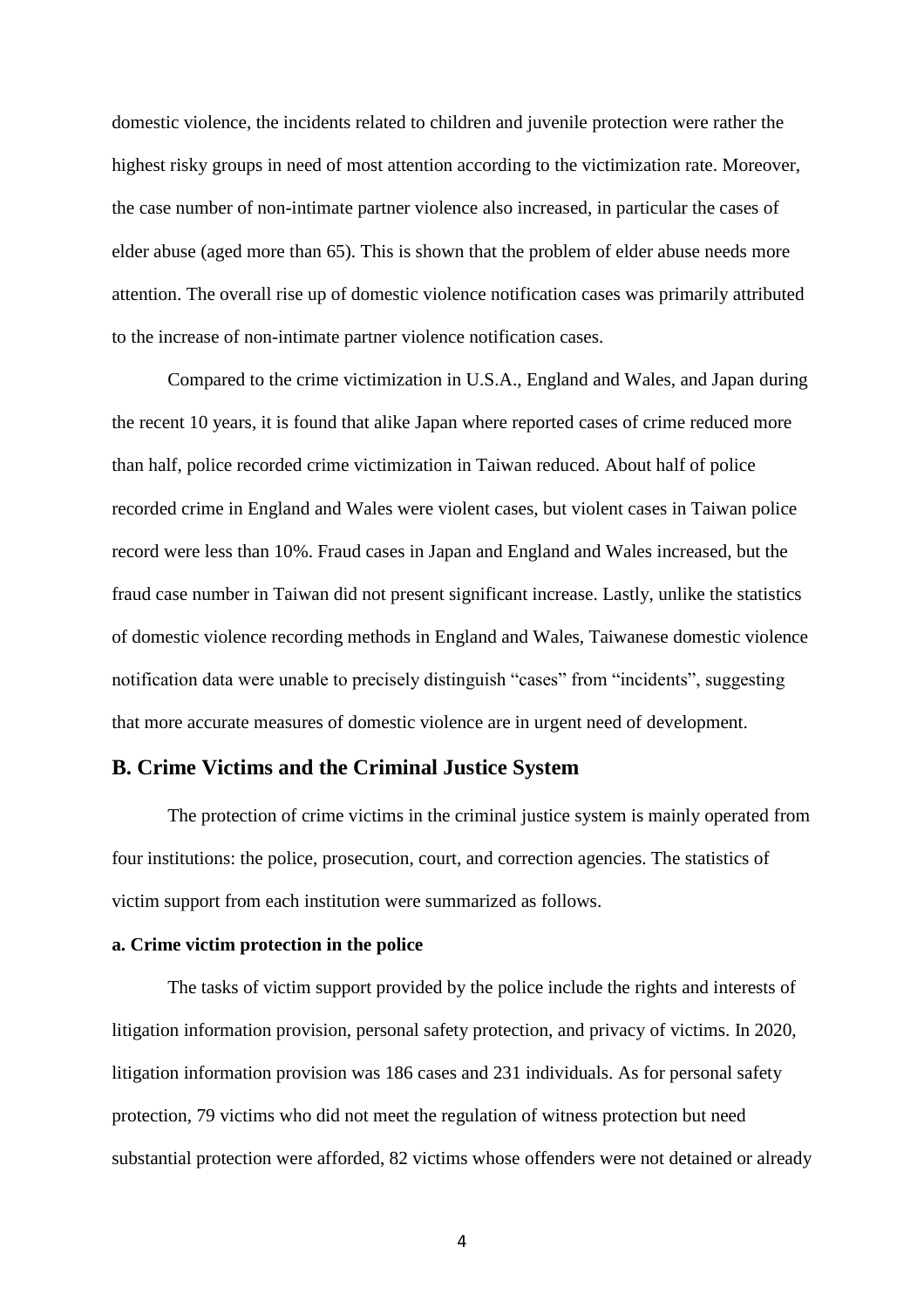released and possessed risks were afforded, and 218 domestic violence victims whose offenders were not detained or violated the restraining order were afforded. In order to strengthen the privacy of victims, besides providing a safe environment and waiting place for interrogation and conforming to the principle of non-disclosure of investigation, each police branch at least disposes a crime victim protection officer. In 2020, there were 183 victim protection officers.

In addition, each police agency actively responds to domestic violence cases, including cases undertaken, restrain order petition, restrain order execution, and an active criminal arrest. The number of domestic violence cases had increased from 2016 to 2020 (66,475 cases in 2016, 70,861 cases in 2017, 77,074 cases in 2019, 88,775 cases in 2020). In 2020, there were 18,168 cases of restrain order petition, 21,720 cases of restrain order execution, and 1,516 active criminals arrested for domestic violence.

### **b. Crime victim protection in the procuratorial system**

The protection provided by the Procuratorial system to crime victims mainly lies in the handling of crime victim compensation cases. Compensations include the compensation for survivors, for serious injuries, and for sexual assault. From 2011 to 2020, the number of cases with compensation ranged from 1,200 to 2,100. Among the three types of compensation, the highest percentage was the application for survivors, about 40-50%. Among the applicants, the highest percentage was the victims themselves (48.28% in 2020), and the percentage of female victims under the age of 30 was also relatively high.

From 2011 to 2020, the number of crime victims received the compensation ranged from 434 to 934. In 2020, 777 victims received compensation and the total amount of compensation was 291,150,000 NT dollars, of which the highest amount of 181,030,000 NT dollar for survivors.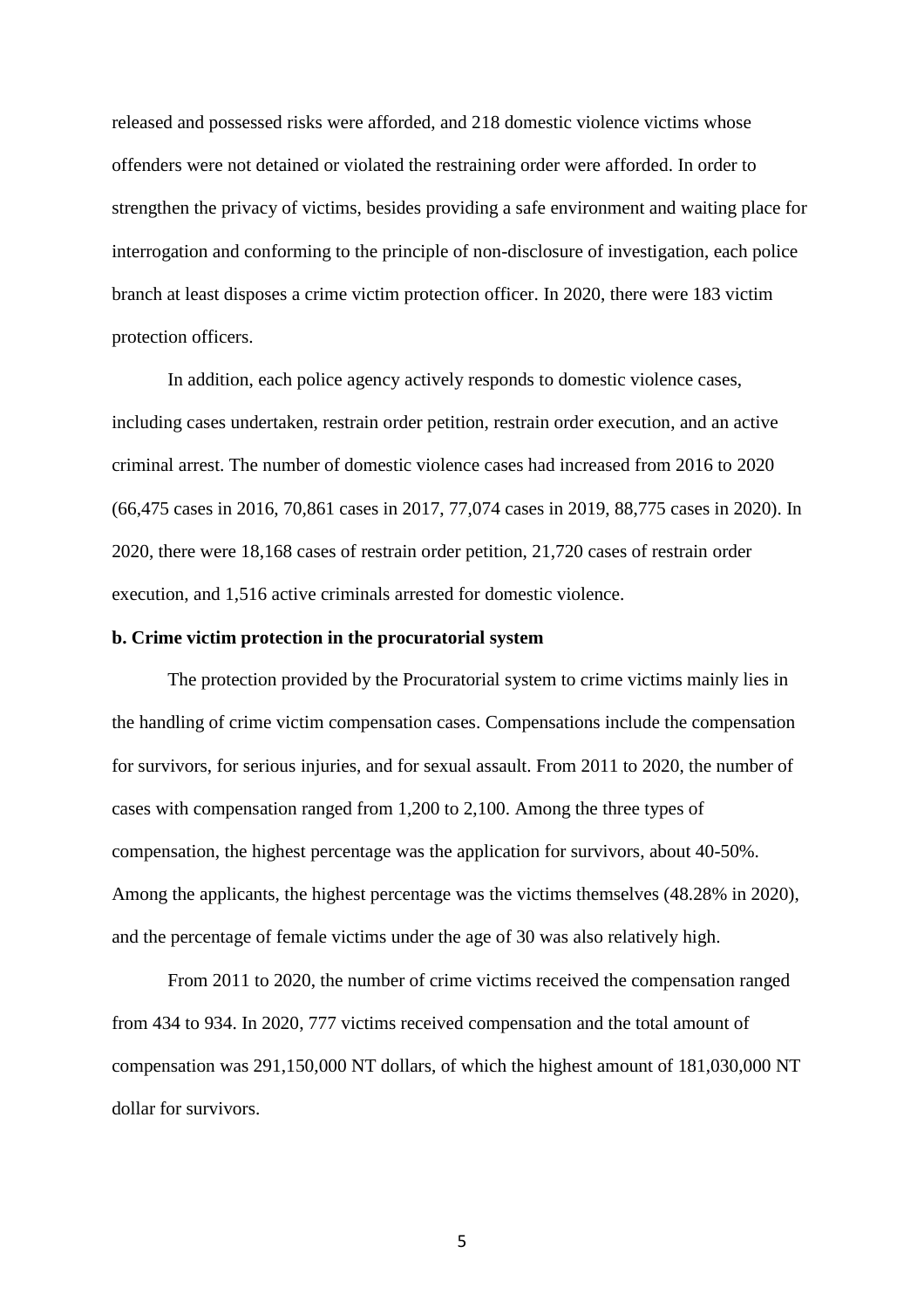In addition, the prosecutor offices had received 2,304 cases of restorative justice from 2010 to the end of December 2020, and opened 2,014 cases, accounting for 87.41%. Among the open cases, injury cases were the most, and of the 1,980 closed cases, 56.21% entered the dialogue and 71.97% entered the dialogue and reached an agreement. The results of a survey with 589 victims and 624 offenders showed that 77% of victims agreed or somehow agreed the option of "agreement outcomes are consistent with expectations", 75% agreed or somehow agreed the option of "justice is achieved," and78% agreed or somehow agreed the option of "the participation in dialogue plan is recommended."

#### **c. Crime victim protection in the court**

The main protection practice provided by the court system for victims is to issue the civil restrain order. From 2011 to 2020, the number of new civil restrain order cases in district courts in 2013 was 22,665 at the least and in 2020 was 28,814 at the most (about 70% general restrain orders). During the 10 years, the most applicants were the victims (93.68% in 2020). The majority of victims were females and counterparts were males. In 2020, for example, females as the main victims were accounted for 98.41% and males as the main counterparts were accounted for 85.44%.

The most types of issued restrain orders were the prohibition in domestic violence cases, followed by the prohibition of harassment. In 2020, the prohibition in domestic violence cases accounted for 38.80%, and the prohibition of harassment accounted for 35.48%.

### **d. Crime victim protection in the correctional system**

During the period from 2011 to 2020, the correction agency handled 137-212 of the victims' statements. In 2020, there were 196 cases, but disproportionally in written. The victims' verbal statements has began until 2018, but remained few. There were only 4 cases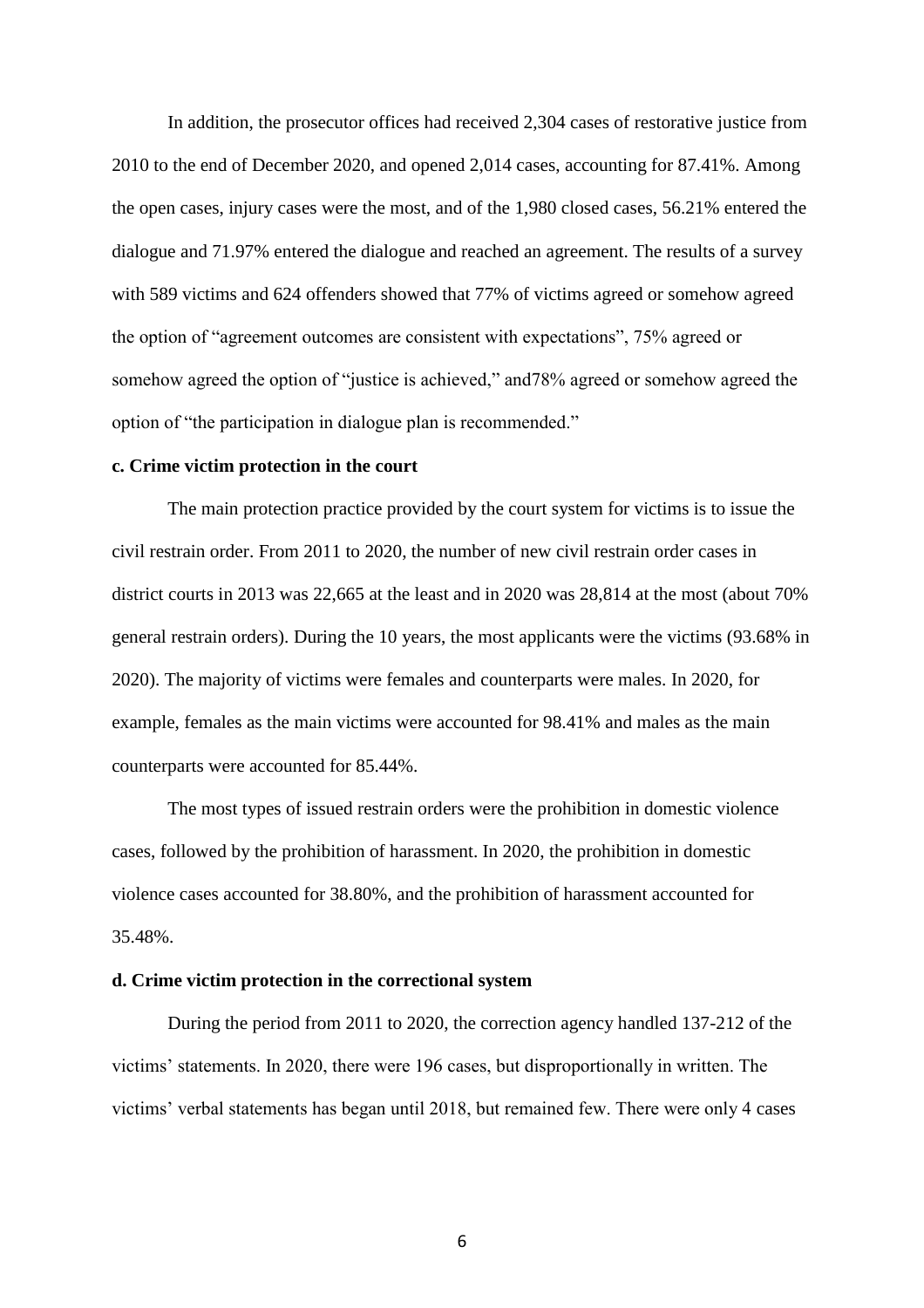in 2020. Currently, the restorative justice practice in the correctional system mainly stays at personnel education and training.

### **C. Crime Victimization among Children and Juveniles**

#### **a. Closed cases for protection of children and juveniles**

From 2016 to 2020, the number of closed (transferred) protection cases of children and juveniles was 9,455 individuals in 2016 at the most, reduced to the least of 4,027 individuals in 2018, and slightly increased to 5,641 individuals in 2020. The leading reasons for closed (transferred) cases include the abuse cause disappearance, end of resettlement, home movement, death, adoption, and others. During these 5 years, the majority of closed (transferred) cases was due to the abuse cause disappearance (e.g. 73.83% in 2020), followed by other reasons, home movement, and death sequentially.

#### **b. Types of children and juvenile abuse**

Resulted from organizational transformation and societal safety reinforcement, types of children and juvenile abuse classified in the Ministry of Health and Welfare have revised to abandonment, physical and psychological abuse, improper discipline, witnessing domestic violence, substance abuse, and other types. Statistics showed that the main type of children and juvenile abuse between 2011 and 2015 was physical and psychological abuse, accounting for 68% in 2020.

Regardless of males and females, the most type of abuse was physical abuse. The percentage of sexual abuse victimization against females was higher than against males. During the recent 10 years, the percentage of female among children and juvenile abuse was between 51.6% and 56.6%, and the age group was 12-15 at the most. The number of abused children and juveniles during these 10 years varied with age and gender. Before the age of 12, the number of abused male children and juveniles was more than that of females, and after the age of 12, the gender ratio became reversed.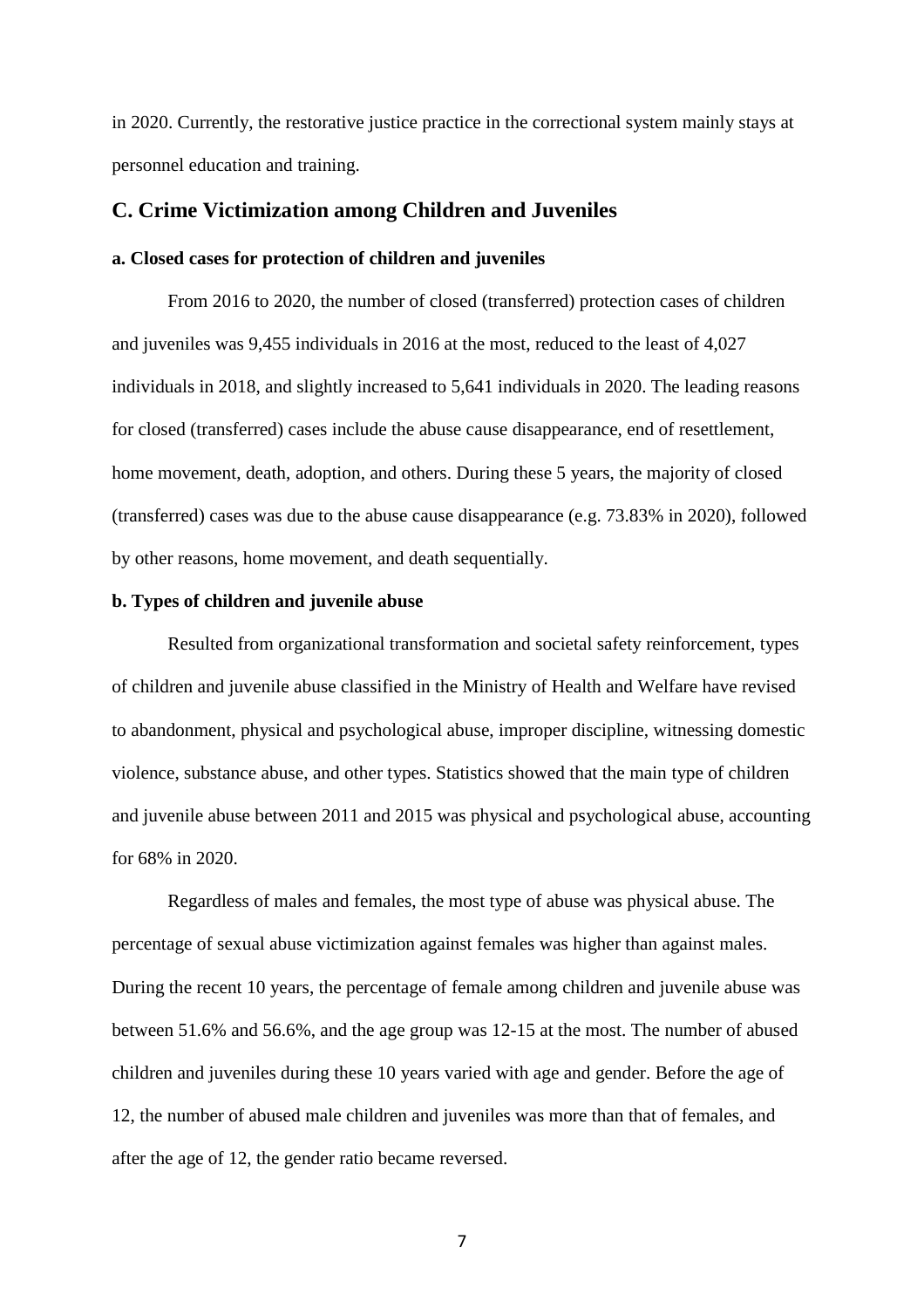#### **c. Children and juvenile abuse to death**

Among the closed (transferred) cases of children and juvenile protection, the number of death was 75 persons in 2016, 46 persons in 2017, 18 persons in 2018, 42 persons in 2019, and 51 persons in 2020. In the past 10 years, there were 213 deaths due to abuse by the major caregivers. The average number of deaths due to abuse was 21.3 per year. Among the causes of abused death, 107 persons committed suicide after filicide at the most, accounting for 50.23%.

#### **d. Sexual exploitation of children and juveniles**

The types of children and juvenile sexual exploitation during 2017 and 2020 were mostly the items in shooting and manufacturing of children or juveniles' sexual intercourse or indecent acts, followed by the purchases on having children or juveniles for sexual or indecent behavior. The number of children and juvenile sexual exploitation increased from 1,213 cases in 2019 to 1,696 cases in 2020. Of that, the cases of items in shooting and manufacturing of children or juveniles' sexual intercourse or indecent acts also increased from 717 in 2019 to 1,333 in 2020. If this was influenced by the COVID-19 pandemic, it needs further examination and research.

Children and juvenile sexual exploitation primarily were resulted from seduction or deceits, and personal financial needs were the second most. The percentage of female victims of children and juvenile sexual exploitation was between 72% and 90% (71.91% in 2020), and age ranged from 15 to 18 was the most (49.14% in 2020), followed by aged 12-15, especially the females.

From 2017 to 2020, the most notifications of children and juvenile sexual exploitation cases were from liability reports submitted by police officers, educators, and social workers sequentially. The notification number of victims of children and juvenile sexual exploitation during 2017 and 2020 was between 1,060 and 1,691 persons.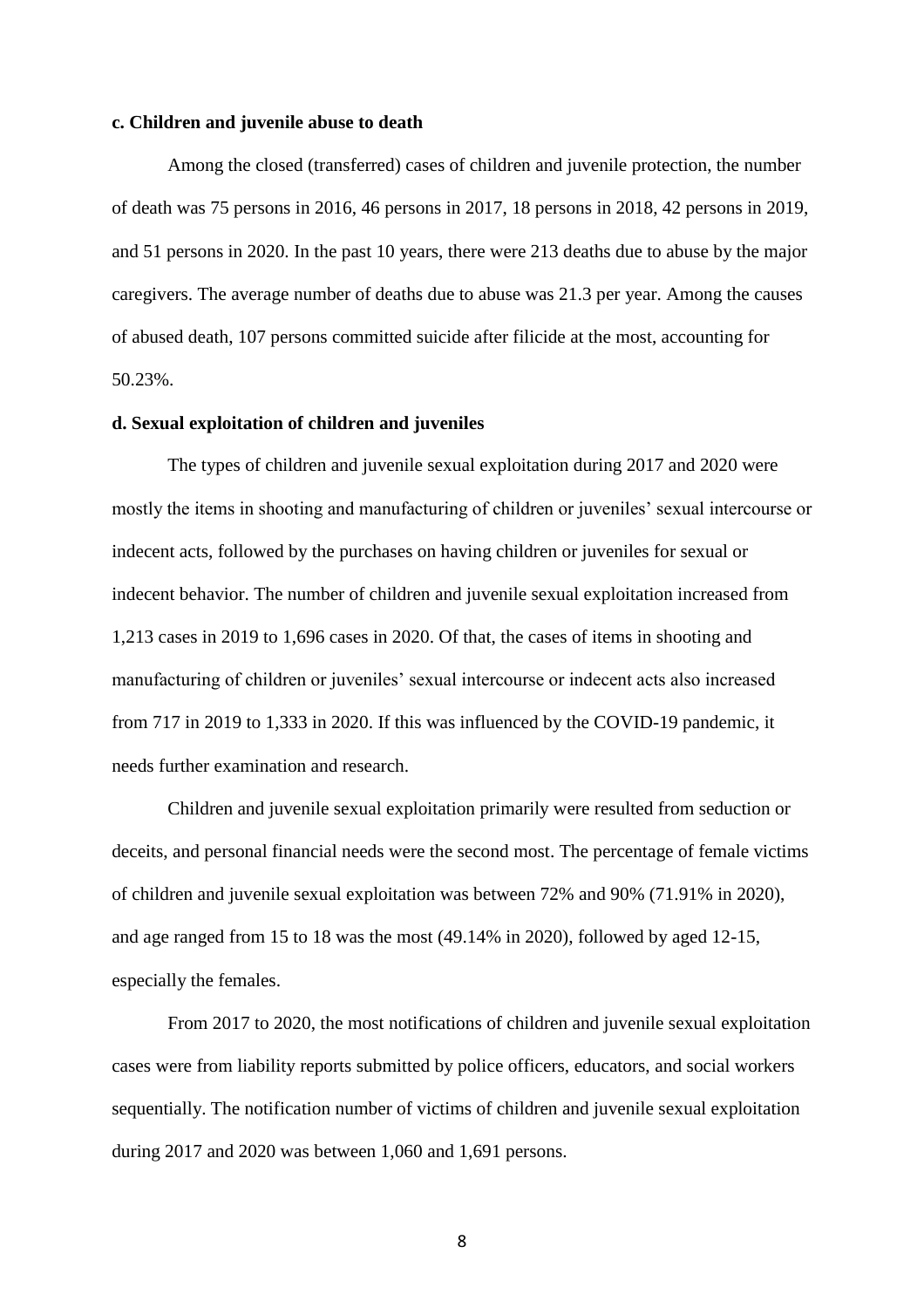The management of children and juvenile sexual exploitation cases is split into three parts: notification for investigation escort, evaluation and processing, and repeated entry into the service system. In 2020, there were 970 cases of notification for investigation escort and 1,696 cases of evaluation and processing. The vast majority of cases in the service system had no previous records. Only 5.72% open cases in 2020 had previous records.

In 2020, 112 victims of children and juvenile sexual exploitation were taken for emergency placements and 178 person-times for resettlement, of which 127 (71.35%) were placed in children and juvenile welfare institutions.

### **e. Protection enforcement for children and juvenile victims**

The number of children and juvenile protection notification increased from 28,955 cases in 2011 to more than 50,000 cases in 2015, and up to 82,713 cases in 2020.

Approximately 70% children and juvenile protection cases were liability notification, and disproportionately were reported by educators. Before 2013, the second most notifications were done by social workers, but after 2014, police officers became the second.

As for the placement percentage of children and juvenile protection cases, except for 18.23% in 2011, the percentage ranged from 9% to 15% in the rest each year. Among the children who were protected and placed, females were more than males.

## **D. Crime Victimization among Specific Groups**

# **a. The overall female victimization trend was declining, and the majority was aged more than 15**

From 2011 to 2020, female victimization rate was between 669.50 and 943.02 per 100,000 female population. The number of female victims approximately decreased gradually each year, the most of 109,194 females in 2011 and the least of 79,510 in 2018. It slightly increased to 82,773 in 2020. The overall female victimization declined 24.20%.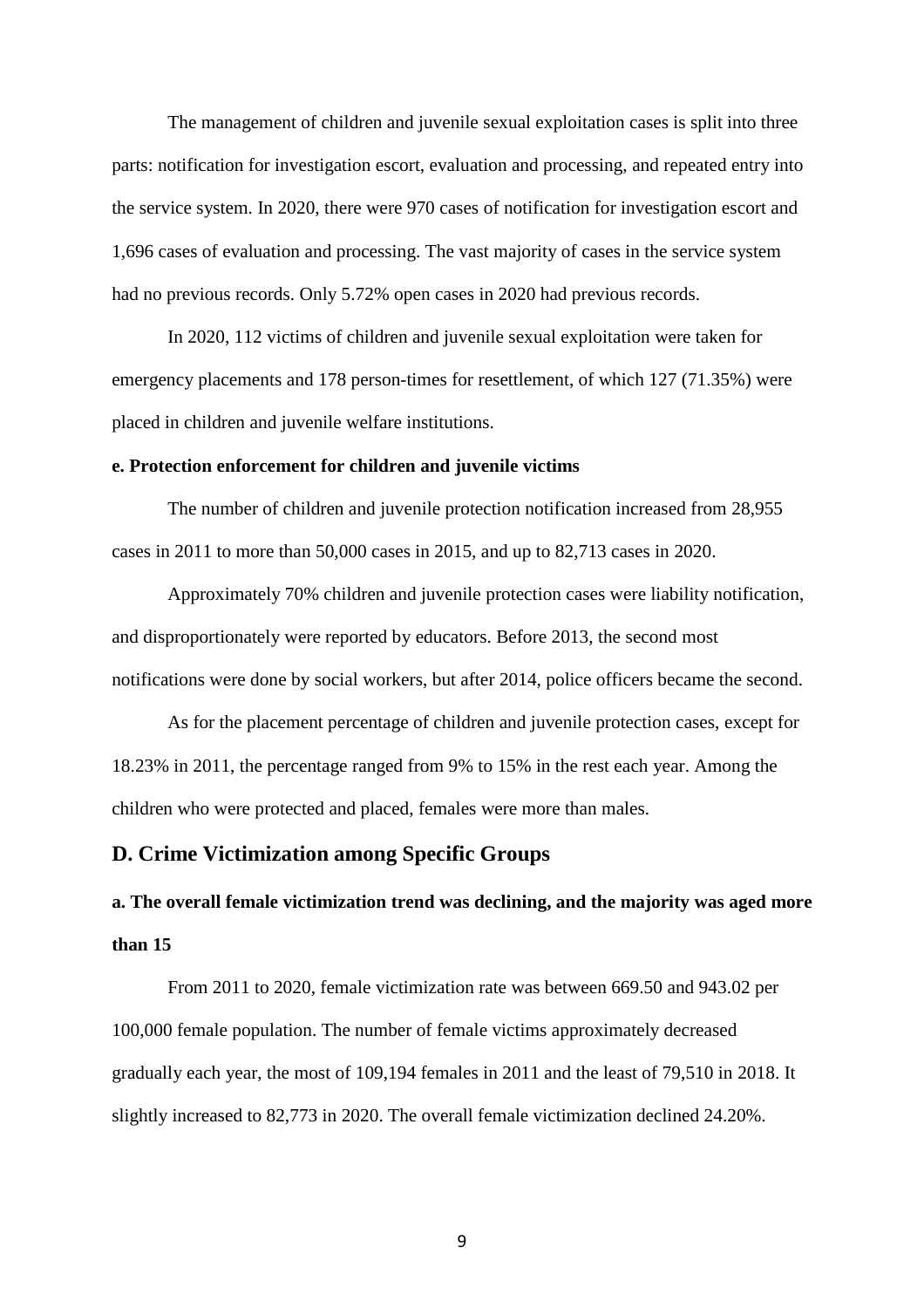Female victims under the age of 15 accounted for 2.74% to 3.62% of total female victims, and the victimization rate ranged from 148.89 to 216.95 per 100,000 females under the age of 15. The percentage of female victims more than 15 years old was generally more than 96%, and the victimization rate ranged from 742.67 to 1067.58 per 100,000 females above the age of 15.

### **b. The percentage of female physical violence victimization remained constant**

Female victims of physical violence accounted for 6.97% to 7.99% of the total female victims. The number of victims was 8,023 at the most in 2011, and then dropped to 5,992 in 2017. In 2020, the number of victims slightly increased to 6,262. The victimization rate was between 50.56 and 69.29 per 100,000 female population. Differentiated by age, among the female victims under the age of 15, the percentage of physical violence victimization ranged from 5.34% to 6.27%, and the victimization rate ranged from 8.29 to 12.24 per 100,000 population. Among the female victims above the age of 15, the percentage of physical violence victimization ranged from 7.01% to 8.04%, and the victimization rate ranged from 56.60 to 78.93 per 100,000 population.

## **c. The number of female sexual violence victims was declining, but greatly increased of 24.20% in 2020 as opposed to 2019**

Female victims of sexual violence accounted for 3.88% to 5.06% of the total female victims. The highest number of victims was 4,238 in 2012, and then dropped to the least of 3,253 in 2018. In 2020, the number of victims abruptly rose to 4,188. The victimization rate was between 27.39 and 36.55 per 100,000 female population. Differentiated by age, among the female victims under the age of 15, the percentage of sexual violence victimization was between 51.04% and 58.23%, and the victimization rate was between 79.30 and 117.70 per 100,000 population. Among the female victims above the age of 15, the percentage of sexual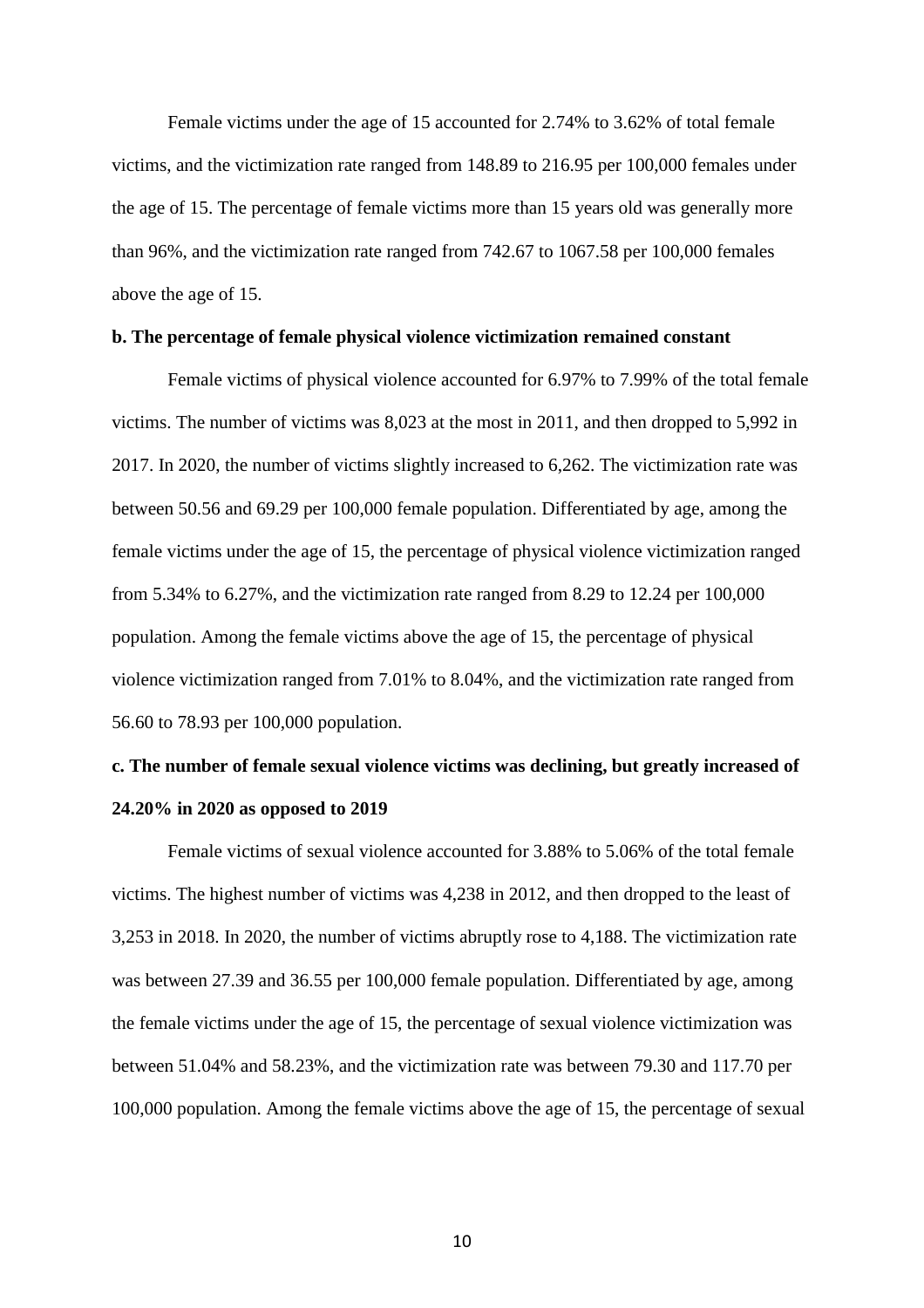violence victimization accounted for 2.27%-3.33%, and the victimization rate ranged from 19.37 to 25.48 per 100,000 population.

The relationship between a female victim of sexual violence and the offender, regardless of whether it occurred to a victim under the age of 15 or above, the offender were more likely to be "acquaintances."

## **d. The notification and police report on victims of female sexual assault was declining, but increased in 2020**

According to the statistics of the Ministry of Health and Welfare, the notification number of suspected sexual assault victims had mainly shown a downward trend in the past 10 years, the highest of 12,066 in 2012 and the lowest of 8,141 in 2016, but in 2020, the number increased to 9,212 (an increase of 12.89% from 2019). The report-to-police number of suspected sexual assault victims had a similar downward trend, the highest of 4,073 in 2012 and the lowest of 3,082 in 2018, but in 2020, it increased to 3,992 (an increase of 24.98% from 2019).

In terms of the victims' characteristics, the majority was the females aged 12-17 and middle school of educational attainment. Among the cases of notifications, victims with disabilities accounted for 7.75%-18.34%.

From 2011 to 2020, the vast majority of female sexual assault victims' service were consultations, accounting for 65.17%-80.49%, and the proportion increased each year. The monetary amount of assistance had generally increased. In 2020, the assistance funds were up to more than 260 billion NT dollars. Of the funding, the most was for asylum assistance, followed by life assistance.

### **e. The application of female sexual harassment cases was rising up**

The number of applications for female sexual harassment complaints had an upward trend, and the successful applications remained more than 80%. Those resulted in police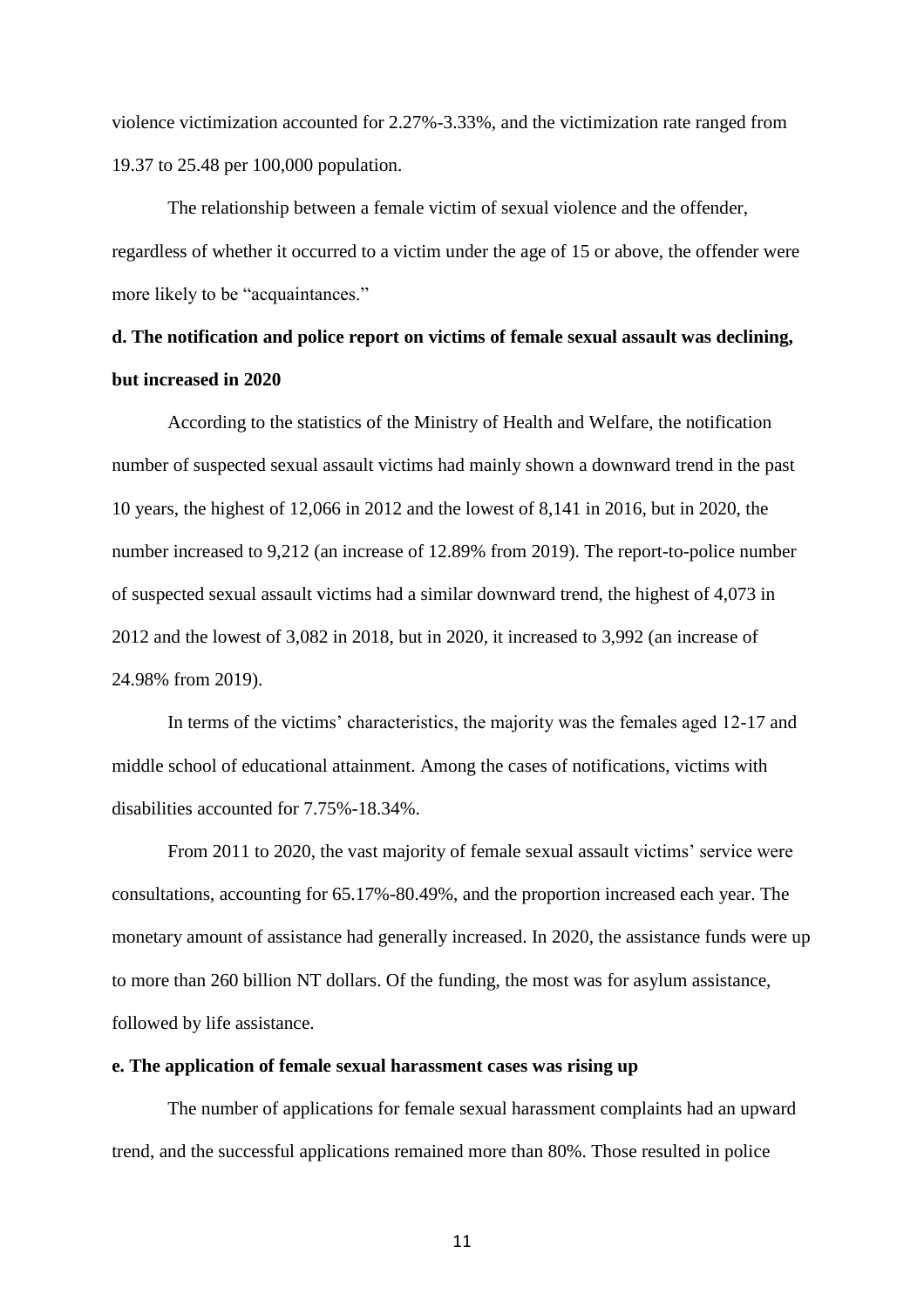investigations were the most, but the number transferred to judicial investigations also increased. As opposed to that in 2019, the number transferred to judicial investigations in 2020 increased by 293.

Regarding the victims' characteristics among successful applications, the majority was the female victims aged 18-30 and college or above of educational attainment. The proportion of victims with disabilities was low, and the relationship between victims and offenders was strangers at the most.

# **f. The female number of domestic violence victims was almost consistent, but showed a gradual climbing trend**

According to the statistics of the Ministry of Health and Welfare, the notification number of suspected domestic violence victims had shown a flat trend in the past 10 years, but the number of notified victims was up to 110,103 in 2013, and since 2018, it has appeared an upward trend. It increased to 114,381 in 2020 (an increase of 10.06% from 2019 and 18.29% from 2018). The report-to-police number of suspected domestic violence victims also had little change, but had a gradual upward trend, with the highest number of 4,124 in 2020 (an increase of 4.72% from 2019).

The proportions of female victims aged 30-39 and those over 50 were interchanged, and the most educational attainment was high school. Among the victims of notifications, those with disabilities accounted for 9.58%-11.05%. With respect to injury conditions, the number of death was about 3 times of the number of serious injuries. Among the deaths, those aged 40-49 accounted for a relatively high proportion. It is noted that the proportion of victims aged 65 and above was non-negligible. In 2018, more than half of the victims were 65 years old and above.

For female victims of domestic violence, the majority of services provided by the Ministry of Health and Welfare was consultations, accounting for 61.67%-85.37% and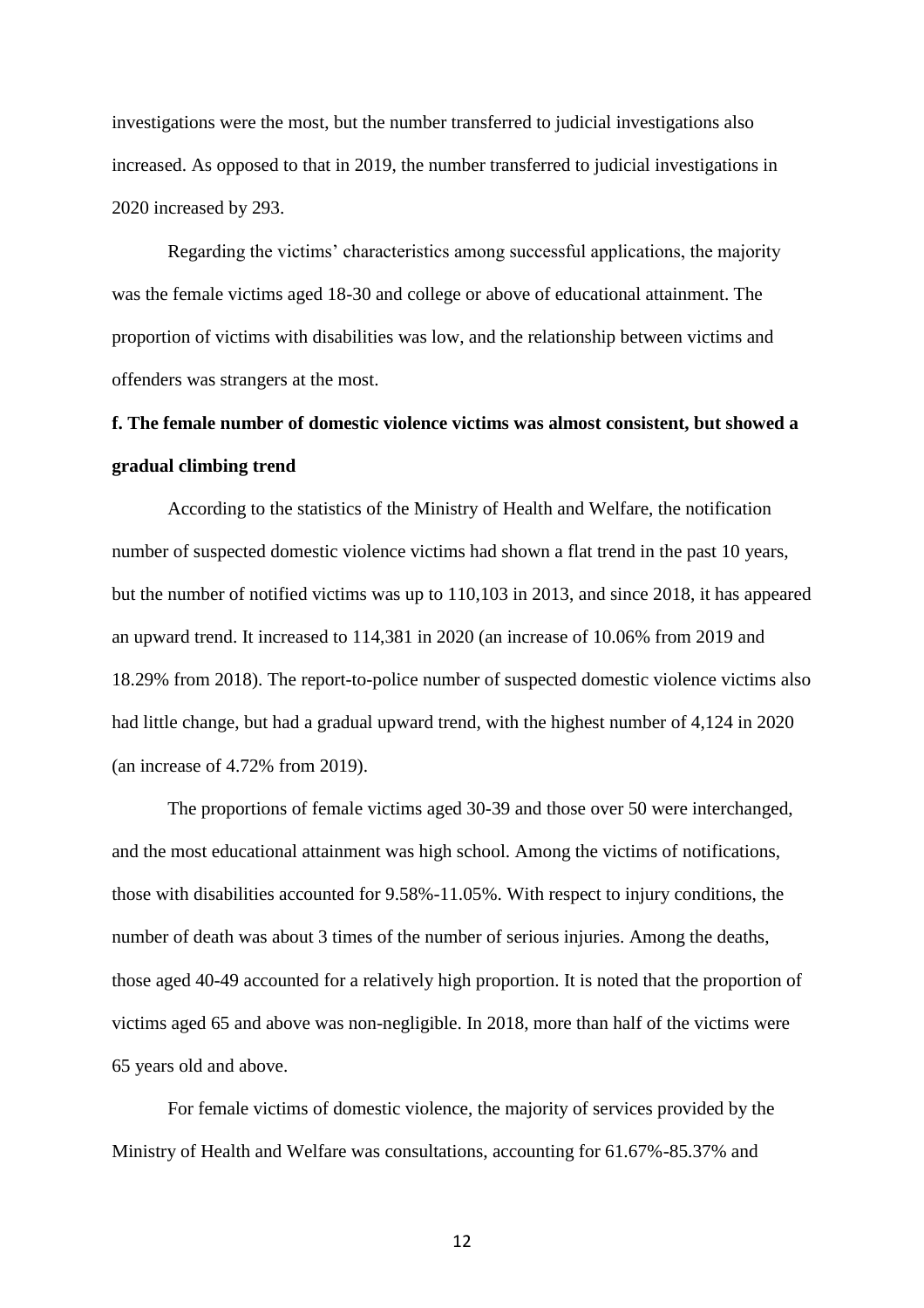showing an upward trend. The monetary amount of assistance had generally increased each year. In 2020, the assistance funds reached more than 11 trillion NT dollars. Of the funding, the most was for asylum assistance, followed by life assistance and offspring assistance.

# **g. The notification of elder mistreatment cases was increasing, but 2019 started declining**

The number of notified elder mistreatment had generally increased, but it began to decline from 2019, dropped to 2,613 in 2020 (a decrease of 75.65% from 2019). Before 2016, the average rate of physical and psychological abuse was the highest (40.99%), followed by abandonment (14.86%). After 2017, the average rate of abandonment became the highest (39.95%) and physical and psychological abuse ranked the second (22.75%).

According to statistics on protection services for the elderly from 2011 to 2020, the number of provided services gradually increased and the ratio of males to females was roughly similar. Since 2017, however, the proportion of males had gradually increased. Before 2016, the majority of services was visits (35.66%-45.84%) and counseling (23.28%- 30.49%). After 2017, consultation became the most (73.17%-80.38).

# **h. The most nationality of foreigner victimization was Vietnam, Indonesia, and the Philippines**

According to the police statistics in 2011, there were 2,219 foreign victims and the number decreased afterwards. In 2020, there were 1,670 foreign victims. From 2011 to 2020, the highest proportion of foreign victims' nationality was Vietnam, from the highest of 727 persons (32.76%) in 2011 to the lowest of 404 persons (24.62%) in 2014. In 2020, it gradually increased to 667 persons (39.94%). The second highest was from Indonesia. Its proportion increased first and decreased afterwards. In 2016, 2017 and 2020, the proportion of Indonesian victims was lower than that of Filipino victims. Victims of Vietnam, Indonesia,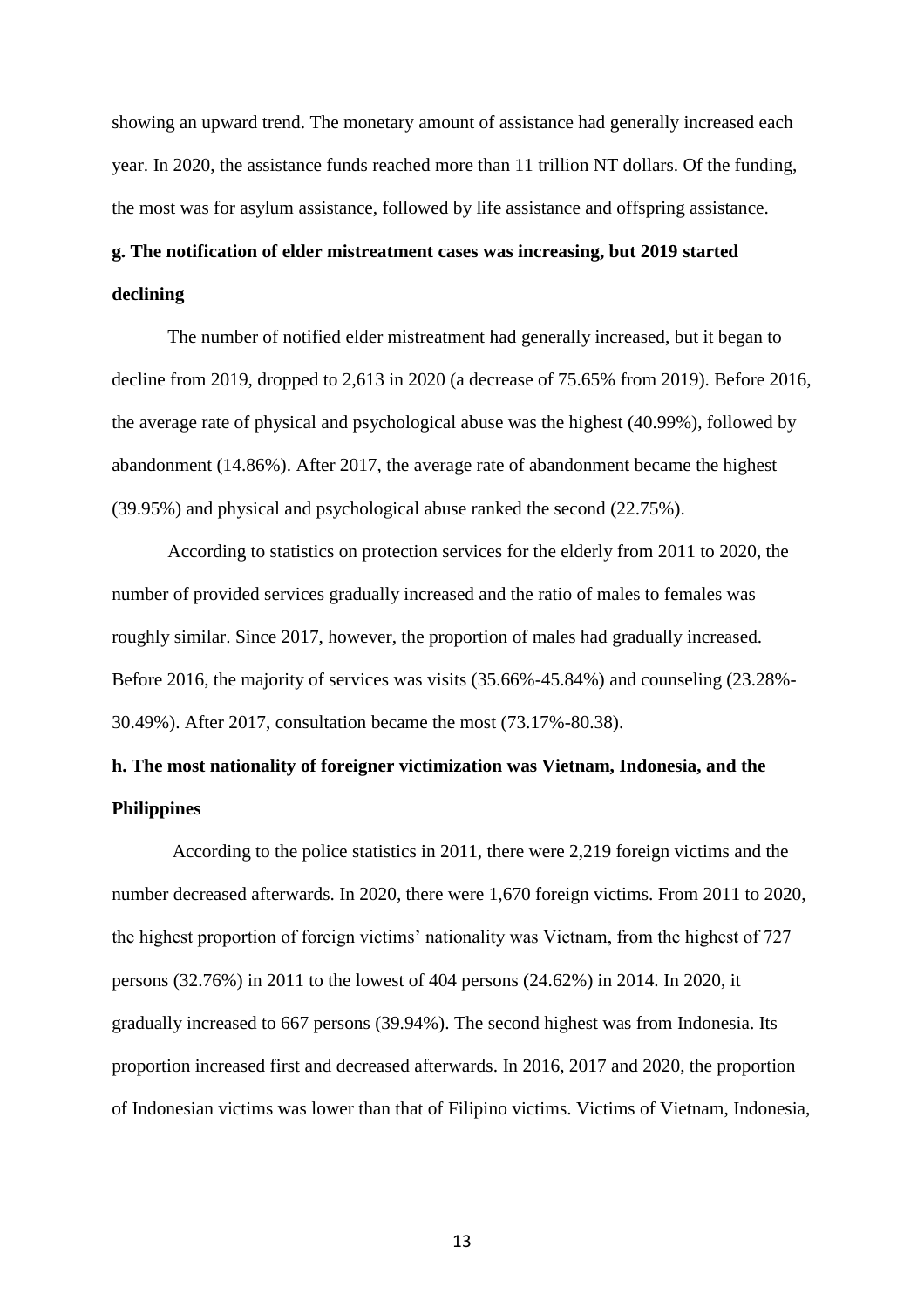and the Philippines were the top three major foreign victims, accounting for more than 50% of foreign victims and 67.43% in 2020.

Among crime victimization types of foreigners, the most was theft in the general criminal law, accounting for an average of about 35.5% over the years, and in the specific criminal law, human trafficking was the most, ranging from 30.30% to 69.19%. In 2019 and 2020, however, the percentage of victimization due to violations of restrain order became the first rank with 34.74% and 34.85%, respectively.

## **E. Development of the Current Crime Victim Support Reform**

From 2011 to 2020, the statistics of victim protection services showed that the number of cases at the end of each year remained at around 7,000-9,000, but the number of open cases slightly decreased.

Among the cases, about 1/6 were new cases and 5/6 were continuous service ones. In terms of the case type, the majority was the victims who were dead. That is, the recipient of service was the victims' family members. According to the statistics of protection cases from 2011 to 2020, it was shown that the average service days lasted about 3 years and 7 months, but the period varied depending on victimization types and service branches.

Data revealed that children and juvenile victims received the most times of service, and human trafficking victims received the least. The number of service time across different victimization types from 2011 to 2020 mostly decreased, and only for the families of domestic violence victims increased. It was also shown that most of the service recipients were females, especially victims of sexual assault and domestic violence.

Different types of victims, family members or survivors used different content and times of services, suggesting that individualized services should be provided according to different types of victims. Although the staff of crime victim protection organization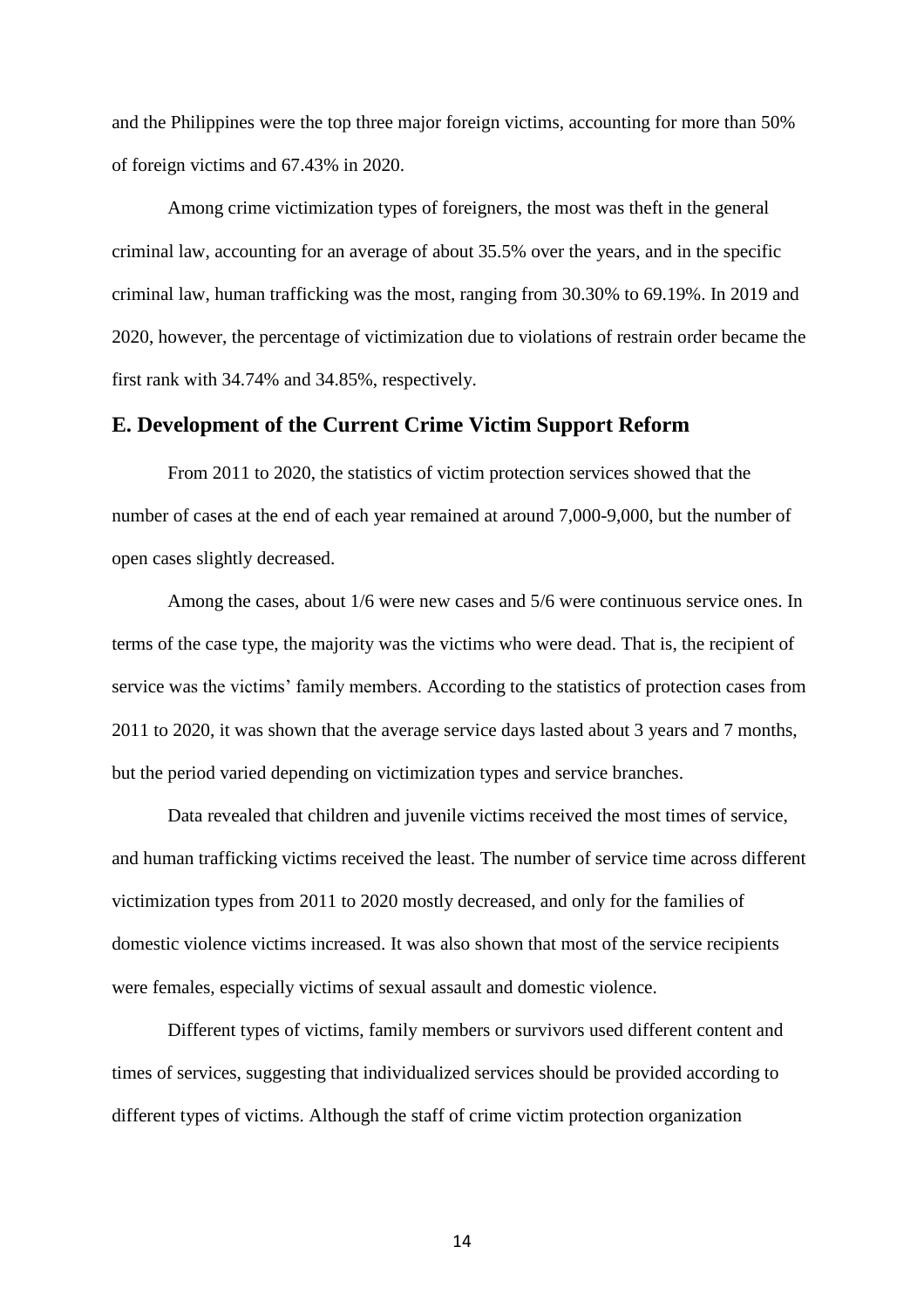increased by 21 people from 2011 to 2020, the current 65 personnel still seem to be unable to effectively bear a large number of cases.

As for the law amendment of victims' rights protection, the central focus on protection services is to expand the service recipients, strengthen the horizontal connection between agencies, obtain services during litigation procedures, receive information, and ensure personal safety and privacy of victims. With respect to reforms of compensation, compensation will be redefined as social welfare, the processing of compensation will become more efficiently, and applications of compensation will be more convenient. Lastly, the regulation in protection organizations will be amended in order to strengthen the professionalism, openness, and transparency.

## **F. Two Special Issues: Restorative Justice and Child Abuse Prevention**

### **a. The implementation of restorative justice and movement at home and abroad**

The EU Strategy on victims' rights 2020-2025 indicates that one of the jobs of the European Commission is to provide information, support, and protection for victims, and to improve the service of restorative justice. It is estimated that approximately 15% population in Europe will become crime victims; that is, there will be about 75 million crime victims every year. Establishing minimum standards on the rights, support and protection of victims of crime published by European Parliament on November 14, 2012 (abbreviated to The Directive 2012/29/EU or Victims' Directive) specifically revealed that essential prevention practices of victims' second harm must implement if member states want to provide restorative justice service.

In order to understand the impact of Victims' Directive on the development of restorative justice in European countries, the European Forum for Restorative Justice conducted a survey of member states. The results showed that France and the Netherlands were influenced by Victims' Directive as to pass the legislation of restorative justice and to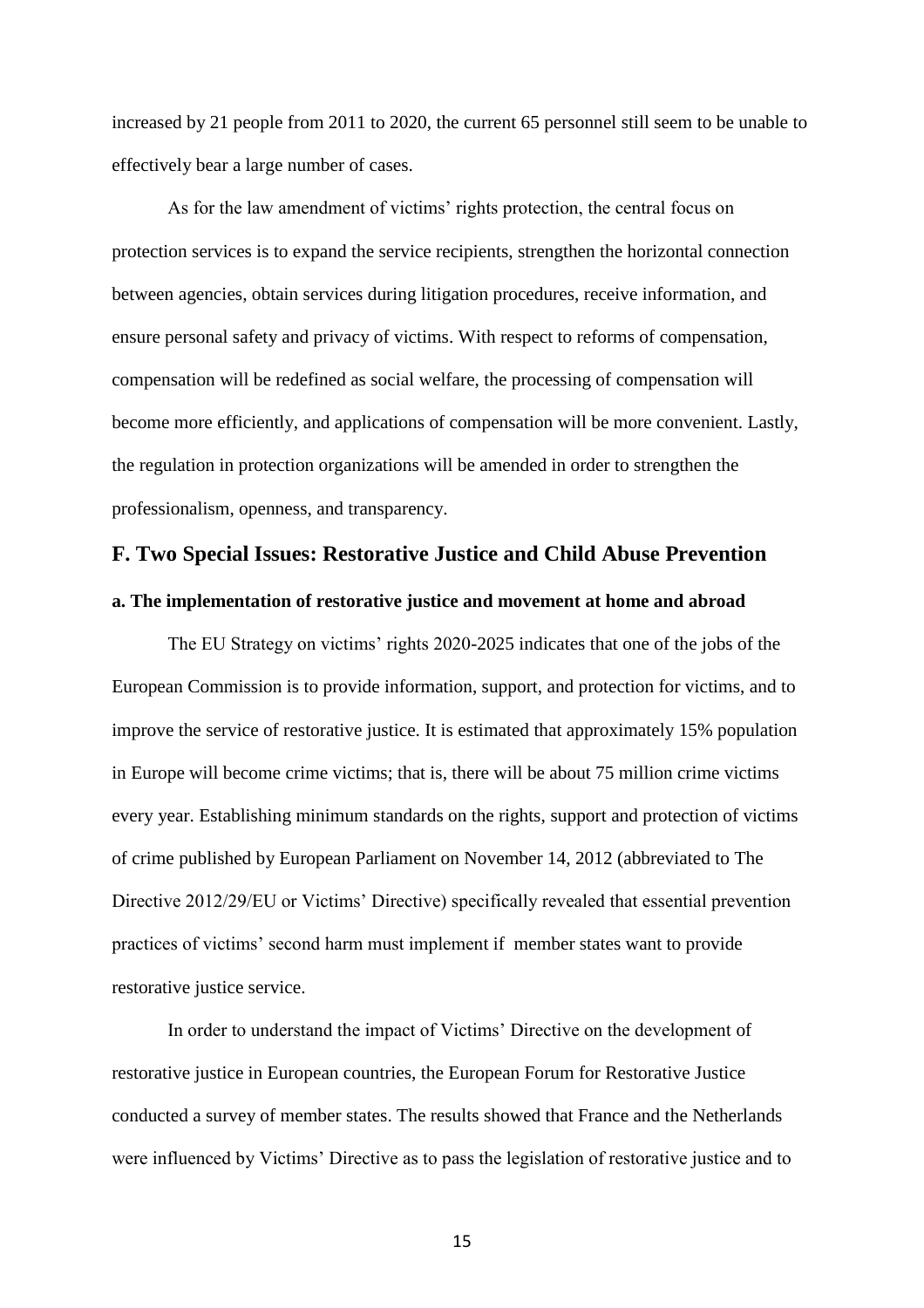greatly increase the visibility and resources of restorative justice, respectively. Moreover, it was found that most countries have improved the information notification and upgraded the restorative justice service through adding educational training, workshops, and related meetings. The Netherlands is the only country that has increased restorative justice funding. Most countries encounter the problem of budgetary shortage and other challenges, including how to avoid secondary harm to the victims.

The latest developments in European countries have also echoed the current situation in Taiwan. After the legal visibility of restorative justice has improved following the amendments of the Criminal Procedure Law, Juvenile Justice Act, Law of Execution in Prison, and Detention Law, Taiwan also has encountered the problem of little acceptability of restorative justice for the public. Moreover, other concerns have existed, including criminal justice practitioners' lack of understanding of restorative justice, absence of systematic cooperation among different criminal justice agencies, limitations on funding and manpower, and varying enforcement scale across regions. Lastly, the protection of rights and interests of victims in the process of restorative justice, including the issue of privacy rights, has also a topic of concern and aroused discussion in Taiwan.

## **b. The prevention and treatment of children and juvenile abuse victimization**

According to the notification statistics of the Ministry of Health and Welfare, in 2020 there were 82,713 notified cases in need of children and juvenile protection, 18,023 cases handled with consultation as social safety net incidents, and subsequently 46,105 cases (48,392 persons) treated with children and juvenile protection services (including sexual assault). After investigation, 35,160 persons were provided with follow-up treatment services. Among those notification cases, 21 persons died of abuse at home. Analyses of 12,610 abused children and juveniles showed that the abused condition and family problems included 32 persons suffered from abandonment, 6,787 persons suffered from physical and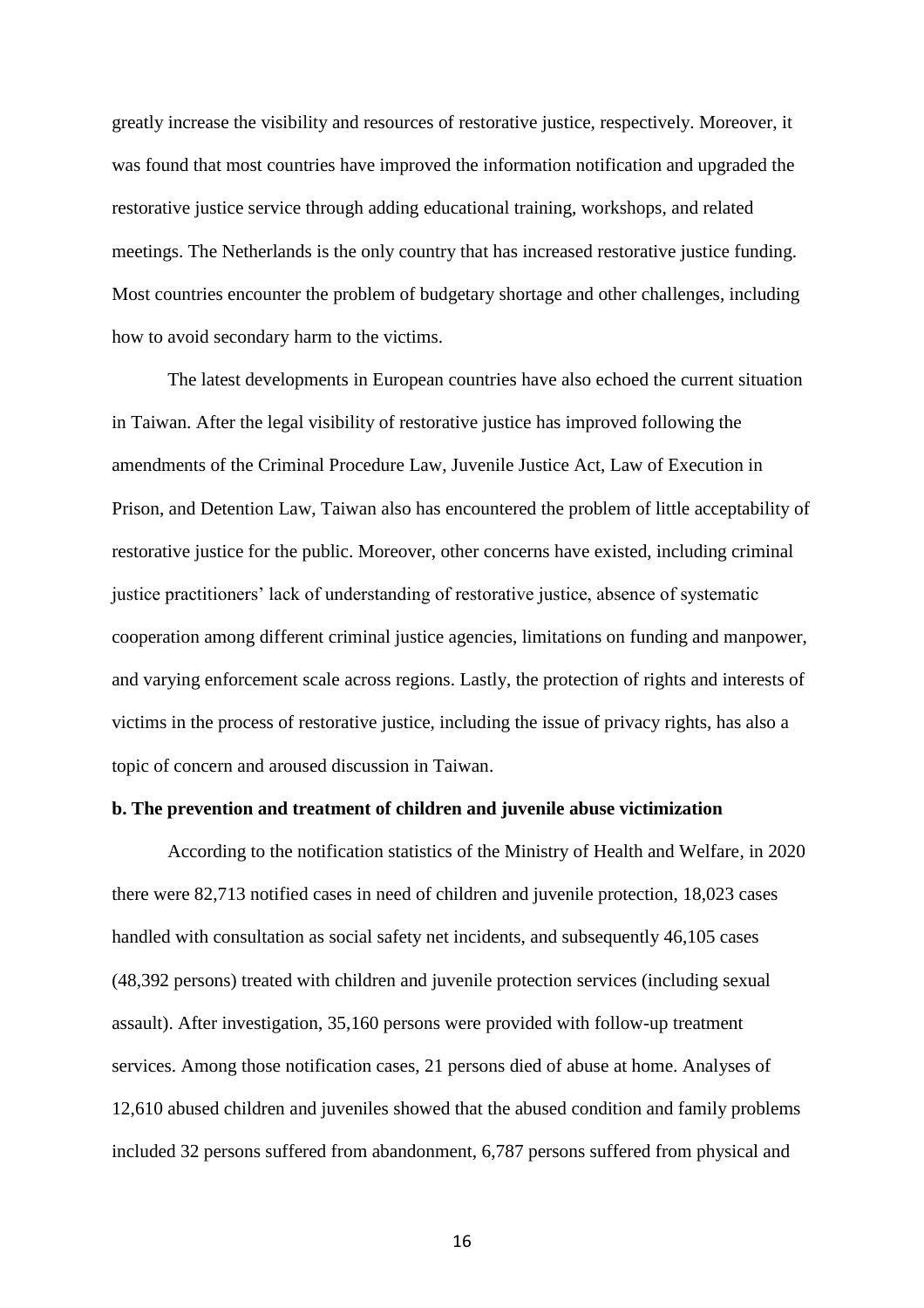psychological abuse, 1,337 persons suffered from improper discipline, 129 persons suffered from witnessed domestic violence, 499 persons suffered from substance abuse, and 3,826 persons suffered from other abuse. Among those abused minors, nearly half were under the age of 12 (6,143 persons, 48.72%).

According to the investigation report of the Control Yuan, the current problems of children and juvenile abuse were summarized as follows: 1) campuses and institutions have become high-risk places for sexual assault, and children with mental disabilities are even more vulnerable, 2) "remission notification" or evasion of notification are prevalent in educational fields, so most victimized children choose silence, 3) the victimization rate of sexual assault against indigenous children is higher than that against non-indigenous children, 4) the victimization rate of sexual assault against boys has increased, and the victims become younger, 5) the cases of childhood playmates account for about 30%.

Regarding the protection and support strategies for children and juveniles, after the meeting of the State Council in 2018, the attention paid to the issue of children and juvenile protection had increased significantly. The prosecutor is able to start the investigation at a relatively early stage, and medical institutions would keep active alert to suspected cases. These promote the effectiveness of children and juvenile protection policies, but there are some difficulties and challenges that are not easy to overcome, including 1) weak network connection, 2) controversial resettlement system and quality, and 3) the impact caused by the pandemic.

This report provides 3 suggestions for improving the protection of children and juveniles. First, professional ability and training for managing children protection incidents and establishment of professional consultation window are needed. Second, it is very important to establish a standard for the protection of children and juveniles by developing basic knowledge for training, while to design flexible practices based on local conditions is